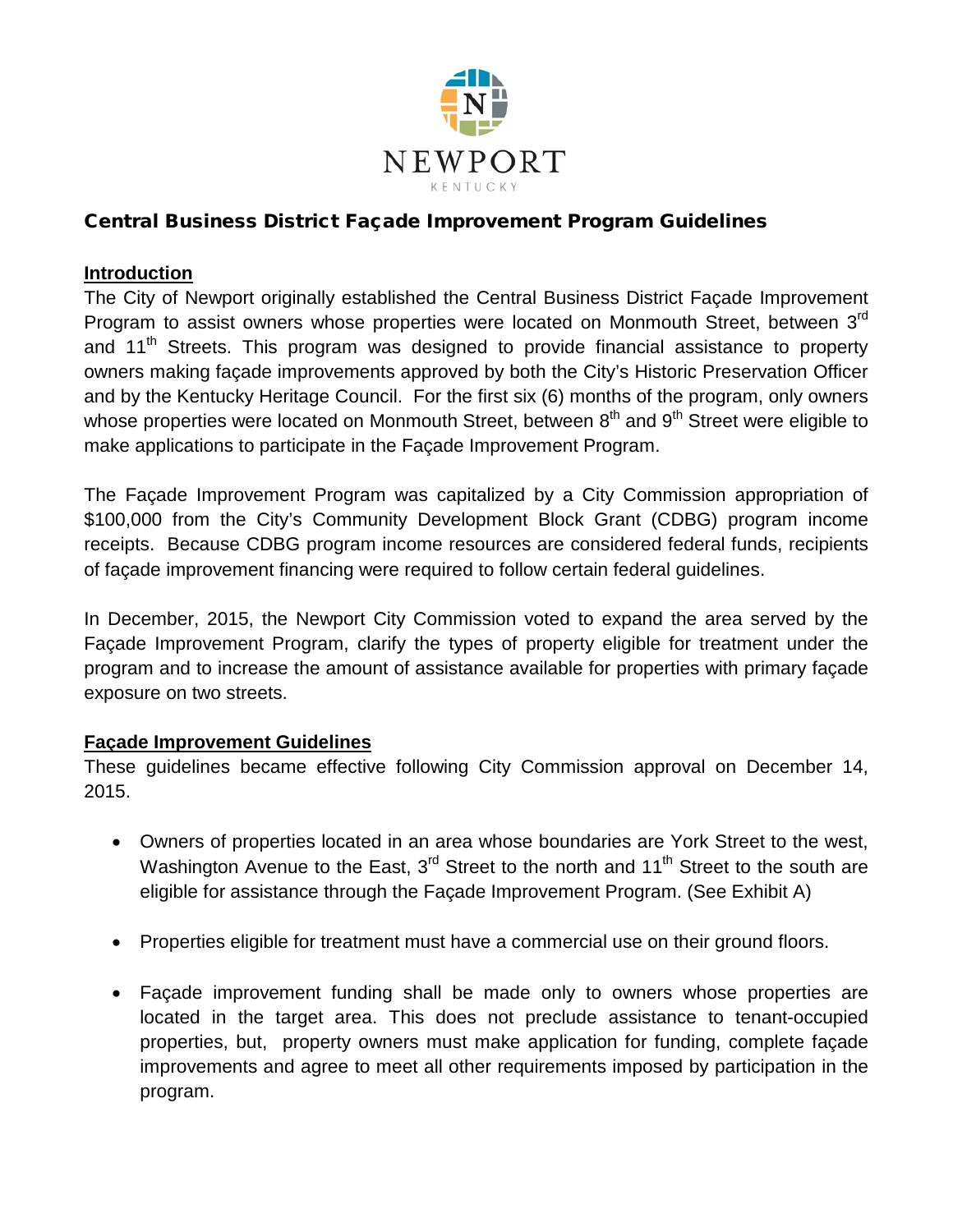- Façade improvements funding shall not exceed 50% of the overall cost of the improvements.
- Façade improvements funding from the City shall not exceed \$7,500 for any single property, except that for properties located at street intersections which have primary façade exposure on two streets, the maximum façade improvement financing may be increased to \$15,000 for such properties.
- Façade improvements funding shall be made as a zero interest deferred payment forgivable loan secured by a mortgage on the improved property. Twenty per cent (20%) of the loan amount shall be forgiven for each year the benefitting owner continues to own the building where facade improvements are made. If the improved property is sold or transferred within five (5) years of receipt of façade improvements funding, the owner must immediately repay the City the pro rata outstanding balance of the loan.
- If the ground floor commercial use space of a property treated through the Façade Improvement Program becomes vacant, the period of loan forgiveness shall be extended beyond the five (5) year mandate mentioned above for a time equal to the amount of time the treated property remains vacant.
- Façade improvements funding will be made on a reimbursement basis. All work must be approved and completed before the City will reimburse 50% of actual documented costs.
- No façade improvements reimbursement will be provided for owner-provided labor.
- Projects with a total cost of more than \$2,000 may be subject to the requirements of the Davis-Bacon prevailing wage requirements. Applicability of these regulations will be determined on a case by case basis.
- Before the City will issue a commitment for financing, all proposed façade improvements must be approved by the City of Newport's Director of Code Enforcement, the City's Historic Preservation Officer and the Kentucky Heritage Council. All façade improvements must also comply with City building codes, the Monmouth Street Design Guidelines and Monmouth Street Design Review Criteria.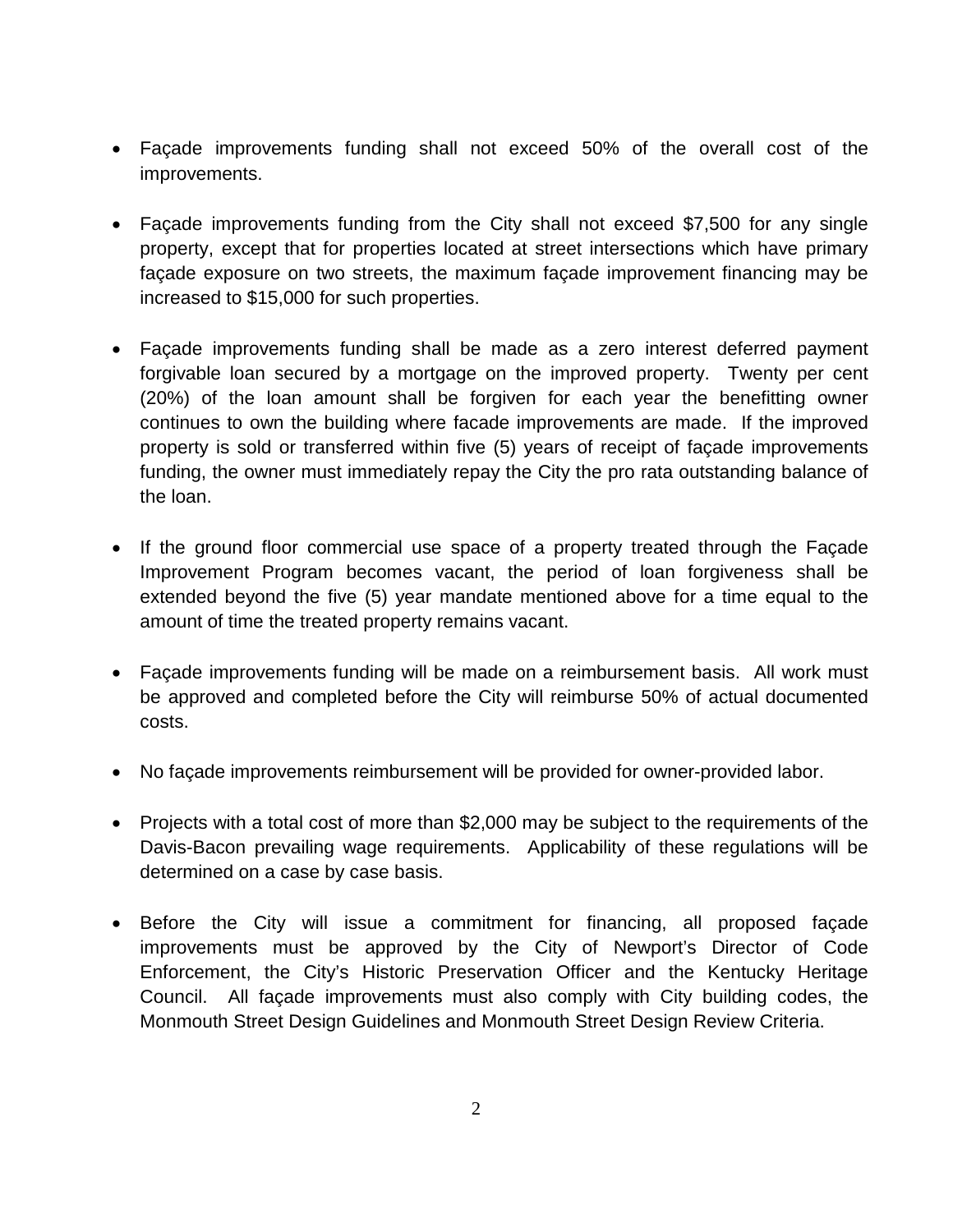- Applicants for façade improvements financing must provide detailed material and labor estimates, including contractor bids, if applicable, with their applications.
- Some façade improvements may require environmental review and Kentucky Department for Local Government approval before they can be approved for funding under this program.
- Labor for which reimbursement is requested must be performed by contractors licensed by the City of Newport.
- Properties for which façade improvements are made must be maintained in compliance with local codes and regulations or the City may take action to recover façade improvements funding provided by the City.
- Owners seeking façade improvements funding must be current on all obligations to the City of Newport such as purchase of business licenses and remittance of tax payments due the City.
- Any City costs associated with processing and approving façade improvements funding and/or preparation of required legal documents for individual applicants may be deducted from the amount of façade improvement funding approved for a property.
- Work must be completed and approved by City inspectors within twelve (12) months of approval of City financing assistance.

## **Supervision and Oversight**

The City's Director of Code Enforcement shall serve as initial the point of contact for all applicants and will be responsible for oversight of the application review process. Upon receipt of approval by the City's Historic Preservation Officer and the Kentucky Heritage Council, the Director of Code Enforcement will make recommendations regarding disposition of individual applications. Upon receipt of these recommendations, the City Manager will make a recommendation to the Mayor and City Commission regarding award of façade improvement financing.

## **Application Process**

Potential borrowers shall complete and submit to the Director of Code Enforcement all application information and documents requested in Exhibit B to this document.